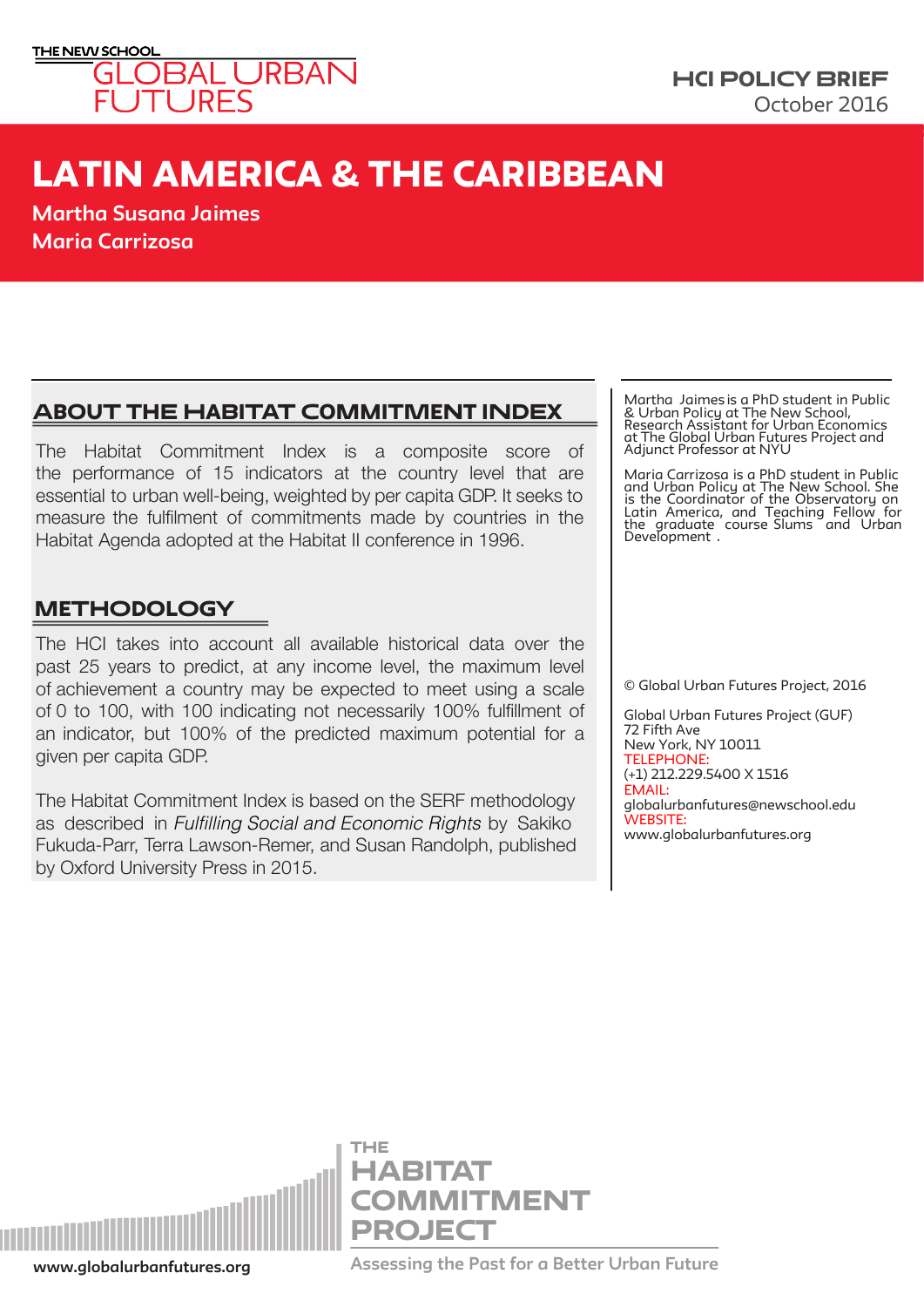### **1. Key Findings**

Latin America and the Caribbean had a moderate performance in the HCI score. The average HCI score for the region fell very slightly, by -0.11, from 71.97 in 1996 to 71.86 in 2014. From a total of 41 countries that make up the region, 29 were included in the HCI. Many of the Caribbean island nations lacked sufficient data, while the countries included had outstanding quality and quantity data.

There was a notable divergence among countries' performance according to the HCI. Of the 29 countries included, 13 had a negative change in their HCI score, while 12 had a positive change. From a regional perspective, the moderate gains of many countries were offset by a very sharp decline in the scores of Venezuela and the Dominican Republic.

Latin America and the Caribbean is a region characterized by high urbanization rates. In 2014, 79.6% of the total population was living in urban areas and between Habitat II (1996) and Habitat III (2016) urban population grew at an average annual rate of 1.2%. Urbanization was accompanied by positive economic performance, thanks to an average GDP growth of 3.1% between 1996 and 2014.

Positive economic performance and social policies with a strong focus on poverty alleviation, account for the region's best average performance, which was in the Poverty dimension, due to an outstanding performance in the Urban Poverty Headcount indicator. The region's second best HCI performance was in the Gender dimension, as a result of a great improvement in the score in the Female Tertiary Enrollment indicator.

Challenges in areas such as Employment and Institutional Capacity, two of the worst performing dimensions according to the region's HCI scores, are still present in the region and are strategic areas that need to be addressed in order to achieve comprehensive results related to better urban policy and urban well being. A qualitative assessment for six Latin American countries: Argentina, Brazil, Chile, Colombia, Ecuador and Mexico; showed how further analysis of quantitative results can contribute to a better understanding of the pitfalls of Urban Policy, and can contribute to a better formulation of the New Urban Agenda that can be accomplished through better urban practice.

#### **2. HCI findings by country, dimensions, and indicators**

Latin America and the Caribbean had an average HCI score of 71.97 in 1996 and of 71.86 in 2014. The average score for the region fell slightly, by -0.11, as a result of a high variation in the performance between individual countries. Overall, Uruguay was the best performer in the region with a change of 6.64 points in its score between the starting year and the final year, followed by El Salvador and Argentina, with increases of 5.75 and 5.57, respectively. Among the low performers, Belize, Venezuela, and the Dominican Republic had a negative change in their scores of -5.75, -6.64, and -11.25 respectively.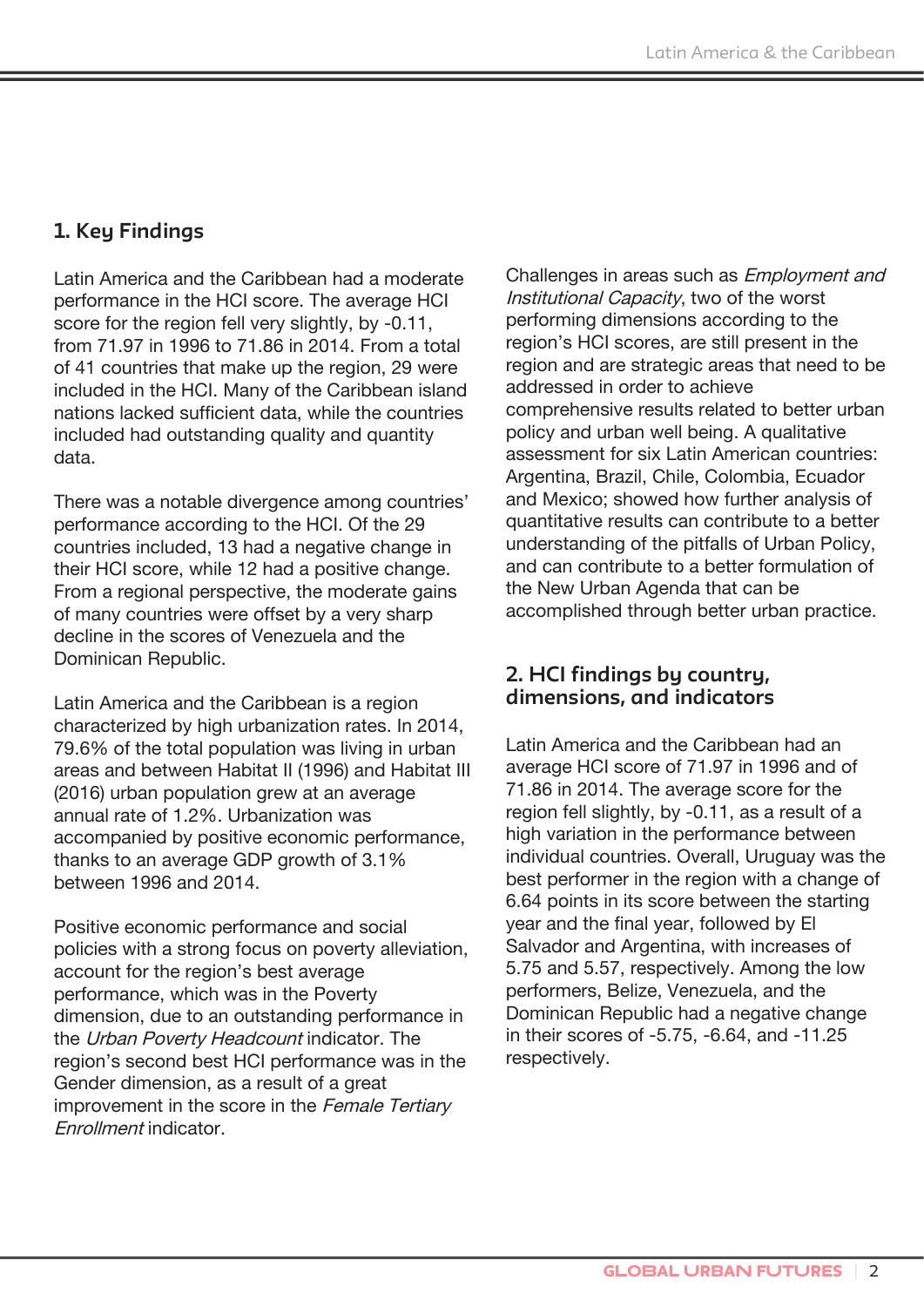

Figure 1. Latin America: HCI Variation by Category

The region's best performance was in the Poverty dimension with an average increase of 6.65 points between Habitat II and Habitat III. Among the two indicators that make up this dimension, an outstanding performance in the Urban Poverty Headcount indicator contributed to the overall result. This indicator had an average change of 24.41 points between 1996 and 2014, reflecting a strong effort to reduce poverty and improve quality of life in urban areas in the region. According to UNDP (2016), between the years 2000 and 2014 more than 56 million people have been lifted out of poverty in Latin America and the Caribbean. The Under-five mortality indicator also had a positive change for the region, by 3.62 points between the base and final year, indicating improved living conditions for children. Argentina had the best performance in the Poverty dimension, an HCI increase of 31.43 points, while the Dominican Republic had the lowest performance with a change of -9.67 points. The second best performance for the Latin America and the Caribbean region was in the Gender dimension with an average increase of 4.5 points, attributable to an exceptional increase in the Female Tertiary Enrollment indicator of 24.19 points for the period between 1996 and 2014.

An improvement in the Maternal Safety indicator of 2.06 points can also be highlighted; however, there was a poor performance in the Female Non-Agricultural Employment score, which declined by -3.82 points. The best performer in the Gender dimension was Barbados, with a change in HCI score of 22.19 points, while the lowest performer was Bolivia with a change of -12.84 points.

The performance in both the Residential Infrastructure and the Sustainability dimensions which showed a positive change in the average HCI score for the region, 2.9 and 2.96 points between Habitat II and Habitat III; are proof of an ongoing effort to provide more equitable access to infrastructure and increased awareness on the environmental impact of urbanization.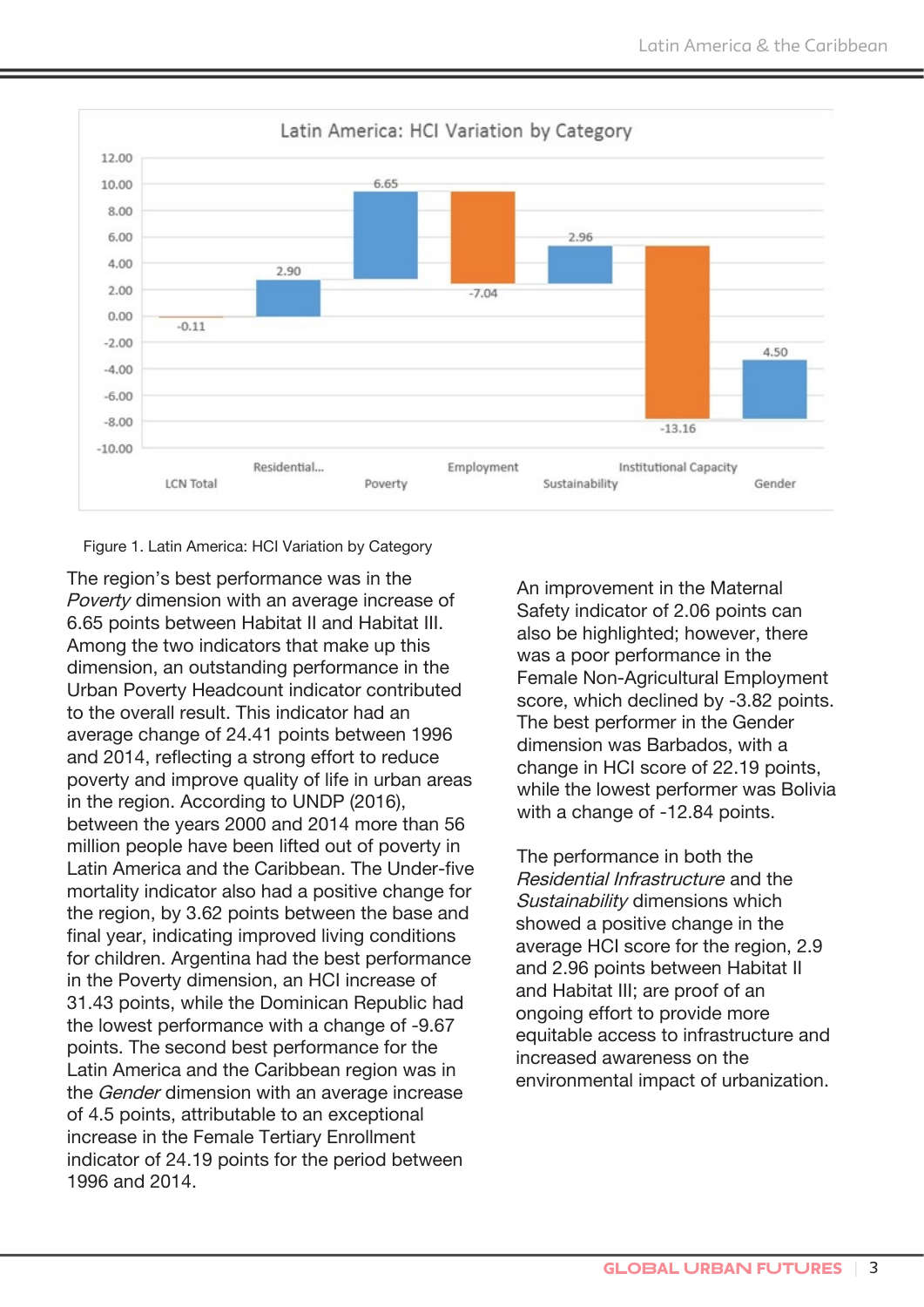

Figure 2. Latin America: HCI Variation by Indicator

The performance in both dimensions is a result of moderate improvements in indicators such as

Improved Urban Sanitation (2.81 average HCI change), Water Piped on Premises (2.7), Access to Safe Water (4.16), and Urban access to electricity (1.91) on the one hand, and Environmental Risk Exposure (0.63) and Electricity Production with Renewable Resources (8.99) on the other.

The region's lowest performance was in the Institutional Capacity dimension, with an average change of -13.16 points between the base and the final year. This was the dimension with the highest variation in scores between countries and among indicators. The

uality of Government indicator had a change in HCI score of -18.31 points, the lowest performance among the 15 indicators for the region. This result was highly determined by an outstanding negative performance of Venezuela, with a change in score of -50.76 points between 1996 and 2014. The highest performer in the uality of Government indicator was Panama, with a change of 5.8 points.

The *Employment* dimension had a negative change of -7.04, with a baseline score of 66.29 in 1996 and a final score of 59.25 points in the average HCI for the region. While being the region with the best available data for both the Formal Employment indicator and the Non-Vulnerable Employment indicator, Latin American and the Caribbean had a low performance in both indicators with a negative change of -5.62 and -7.8 respectively. The results in these two indicators demonstrate the constant tension between policies targeting the quantity and quality of obs, and the effects of the economic cycle. As the economy of the region started to slow down, self-employment started to grow as a source of employment, especially after 2012 (ILO, 2015), leading to a lower performance in both indicators and signaling the need for adequate social protection policies than guarantee further endurance of the recent achievements in relation to poverty.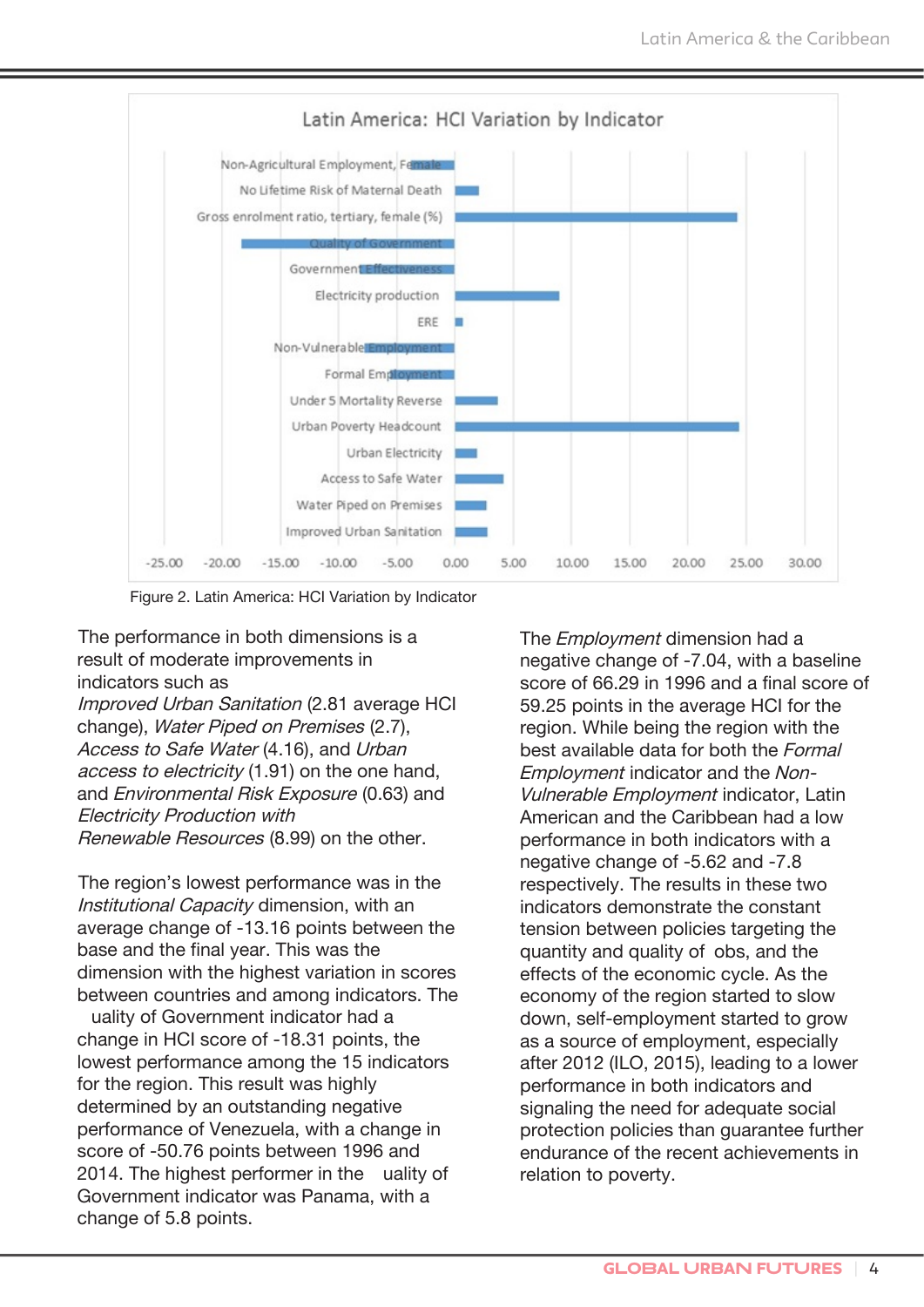

Figure 3. Best and Worst Performers in Latin America and the Caribbean

#### **3. A qualitative assessment of the HCI findings**

The Habitat Commitment Project included a qualitative assessment based on the impact of the Urban Agenda on national Urban Policy in the 20 years' period between Habitat II and Habitat III, for six countries in the Latin America and the Caribbean region. The qualitative assessment consisted of a detailed analysis of the Istanbul Declaration on Human Settlements' impact on the national urban policies of Argentina, Brazil, Chile, Colombia, Ecuador and Mexico. Such analysis allowed for a set of transversal findings that prove the importance of identifying appropriate instruments for assessment and adequate measures of policy impact. The effects can be summarized in four ma or findings:

First, the impact of the Habitat Agenda on national urban policy was weak and did not contribute to stronger urban institutions capable of guiding housing policy or establishing a dialogue with national economic policy.

Throughout the period, most urban policy was driven by housing policy defined at the national level, which had a direct impact on urbanization patterns shaped by market conditions and leading to inefficient investments determined by uninhabited housing units due to a lack of coordination between supply and the needs of newly defined household demand (different family sizes, rental options, transportations and employment needs).

Second, there has been an artificial decentralization in the region which has undermined local institutional capacity. Although decentralization has been part of a large set of reforms, it has yet to contribute to fiscal autonomy, local democracy, and the effective implementation of social policies at the local level.